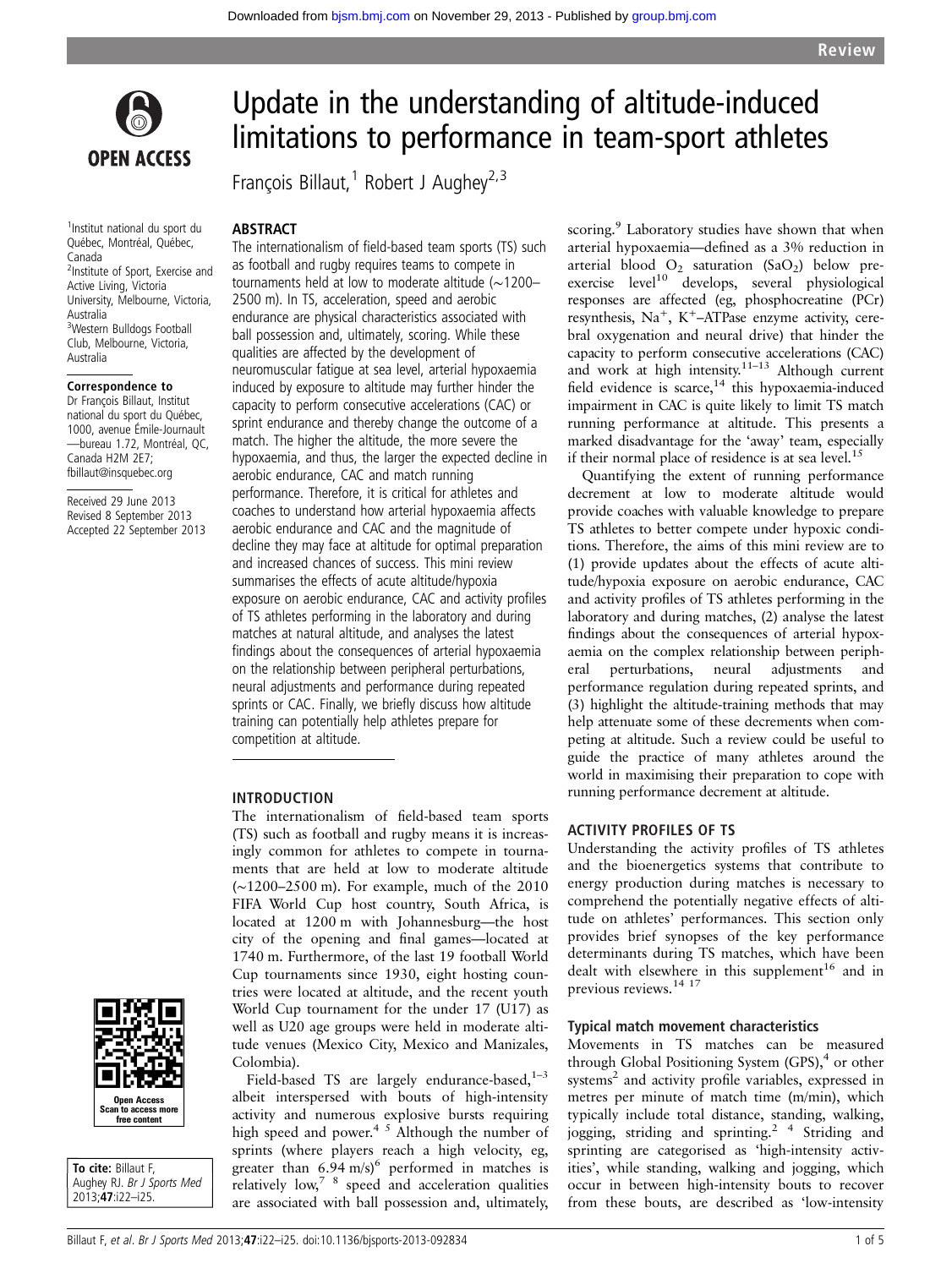activities'.<sup>7</sup> <sup>18</sup> <sup>19</sup> Intensity, however, is dependent on an individual's perception of effort,<sup>20 21</sup> and 'activity' can include movements such as accelerating or leaping for ball possession. As this review focuses on movement characteristics, walking and jogging will be referred to as low-velocity running (LVR, 0.01– 4.16 m/s), and striding and sprinting as high-velocity running (HiVR, 4.17–10 m/s). In addition, the frequency of maximal accelerations per minute ( $\geq$ 2.78 m/s<sup>2</sup>) can be quantified.<sup>8 22</sup>

Soccer athletes, for example, regularly repeat short, highintensity efforts, interspersed with longer intervals of rest or submaximal exercise over  $\geq$ 30 min.<sup>2</sup> The typical distance covered by top-class centre-midfielders is ~9–13 km/match,<sup>1</sup> <sup>2</sup> which is comprised of 70% low-intensity activity and ∼150–250 brief intense actions (average sprint distances of ~10–20 m).<sup>7 23</sup> <sup>24</sup> Australian footballers cover the highest distances in field sports,<sup>4</sup> up to 15 km in finals matches, $<sup>1</sup>$  and undertake up to 30% of this distance as</sup> HiVR.<sup>1 23</sup> In addition to these locomotive activities, athletes must perform other energy-demanding activities (eg, jumping, moving while controlling the ball and tackling) during matches that require them to accelerate.<sup>7</sup> <sup>23</sup> <sup>25</sup> <sup>26</sup> These high-intensity movements and accelerations often occur in response to cues such as ball movement or opponents' actions. Such movements are typically short and, when started from a low velocity, have not been traditionally accounted for in match analysis research.<sup>8</sup> In fact, analysis from elite soccer athletes reveals that 85% of accelerations ( $\geq$ 2.78 m/s<sup>2</sup>) do not exceed the determined HiVR threshold.<sup>8</sup> Thus, in match analysis studies that only report movements occurring at high velocities, accelerations are often excluded. A recent study demonstrated a 13-fold increase in high-intensity actions over the course of a match when combining sprint bouts and accelerations in the analysis.<sup>8</sup> It is imperative to consider these short actions, as they are energetically the most challenging during a match<sup>5</sup> and thus contribute greatly to total energy expenditure in a match.<sup>5</sup>

# Characteristics of elite team-sport athletes

Elite TS athletes must adapt to varied physical demands during the course of a match. Typically, athletes compete on average at 70% of their maximal aerobic O<sub>2</sub> uptake  $(\rm{VO}_{2max})$ ,<sup>27</sup> and cover an average distance of ∼9–13 km/match.<sup>7</sup><sup>23</sup> <sup>24</sup> <sup>27</sup> This suggests that, in addition to the intermittent high-intensity nature of TS, high aerobic power is important for success. In fact, while elite TS athletes do not exhibit the specific physical/physiological capacities of elite endurance and sprint athletes, they do possess high levels of 'aerobic' and 'anaerobic' potentials.<sup>14</sup> <sup>1</sup>

# EXERCISING AND COMPETING AT ALTITUDE

Paradoxically, although TS athletes regularly compete at altitude, our knowledge of the effects of hypoxaemia on performance is almost exclusively based on endurance athletes performing endurance exercise.<sup>28-33</sup> Understanding what physical components and how activity profiles are affected by altitude in TS athletes specifically is critical, and this quest is supported, for example, by the FIFA.<sup>34</sup> To remain specific to TS, we report the studies that have used TS athletes exclusively as participants.

# Match activity profiles at altitude

Owing to the large distance covered in games and the numerous accelerations to be performed, competing at altitude is likely to exacerbate fatigue in TS athletes and influence the outcome of matches. In fact, field data demonstrate large inequalities in the probability to win for a sea-level team playing against a home team at moderate/high altitude.<sup>15</sup>

The first study, to the best of our knowledge, to report altitude-induced performance decrement analysed match data from the official game statistics of the 2010 FIFA World Cup held in South Africa, where 64 matches were played by 105 teams at sea level, 660, 1200-1400 and 1401-1753 m.<sup>35</sup> The results show a 3.1% lower total distance covered by teams during matches played at 1200–1400 and 1401–1753 m, compared with those played at sea level. Interestingly, however, the players' top-running speed was not different across altitudes, suggesting that at least single high-intensity work capacity is well maintained during matches. More recent data collected in preparation for the 2011 FIFA U20 World Cup corroborate these findings, reporting that the total running distance and LVR were reduced by 9% and 8%, respectively, during matches played 4 days after arrival in Denver, Colorado (1600 m), compared with sea-level matches.<sup>22</sup> Interestingly, this study also indicates a 15% reduction in HiVR at altitude. Furthermore, a rolling 5 min sample period was used to identify the peak 5 min period of the match and the 5 min period occurring immediately after the peak 5 min period, which gives an indication of transiently lower output, possibly fatigue, during matches. With this technique, there was a 21% reduction in peak HiVR as well as HiVR in the subsequent 5 min stanza (−55%) at 1600 m than at sea level. While the frequency of accelerations performed during matches was not clearly affected at this low altitude, the acceleration frequency in the 5 min subsequent to the peak 5 min period dropped considerably (−51%) at 1600 m, suggesting transient neuromuscular fatigue.<sup>22</sup> Other data consolidate the finding that altitude hinders TS athletes' running performance during matches; the recent International Study on Soccer at Altitude 3600 m (ISA3600), in this supplement,  $36$  also reports compelling negative effects of high altitude on soccer players, independent of whether they are high-altitude or sealevel natives.

It is also worth considering that findings from controlled lab studies do not translate directly to match performance of players at altitude. TS are complex and chaotic, whereas laboratory studies are well controlled, with known work and rest durations. Participants in those studies can plan their physical output with some certainty. TS athletes, however, may preserve their capacity to perform the hardest actions, such as CAC, in matches by modulating the amount of low-intensity activity undertaken, especially in the face of environmental challenges like altitude.<sup>36</sup> Therefore, laboratory studies cannot accurately predict the changes in match activity that actually occur in TS situations. Keeping this in mind, it is therefore critical when considering the effects of, for example, altitude on match running that the running profile of players is measured *during* competition. Sporting regulatory bodies should allow these data to be collected in all matches to assist in our understanding.

Collectively, these first data collected on TS athletes competing at altitude are in good agreement with the scarce evidence available on simulated TS athlete performances at natural altitude. For example, compared with sea-level activity, the performance of rugby athletes during a 20 m shuttle run (−4%) and a rugby-specific repetitive power test (−16%) is decreased at  $1550^{37}$  and 1700 m, respectively.<sup>38</sup>

#### Laboratory studies

Owing to its high-energy demand, the skeletal muscle is sensitive to changes in partial pressure of  $O_2$ . Laboratory-based research indicates that a reduction in systemic  $O_2$  delivery contributes to curtailment of CAC and repeated-sprint ability through varied metabolic and neuromuscular mechanisms. For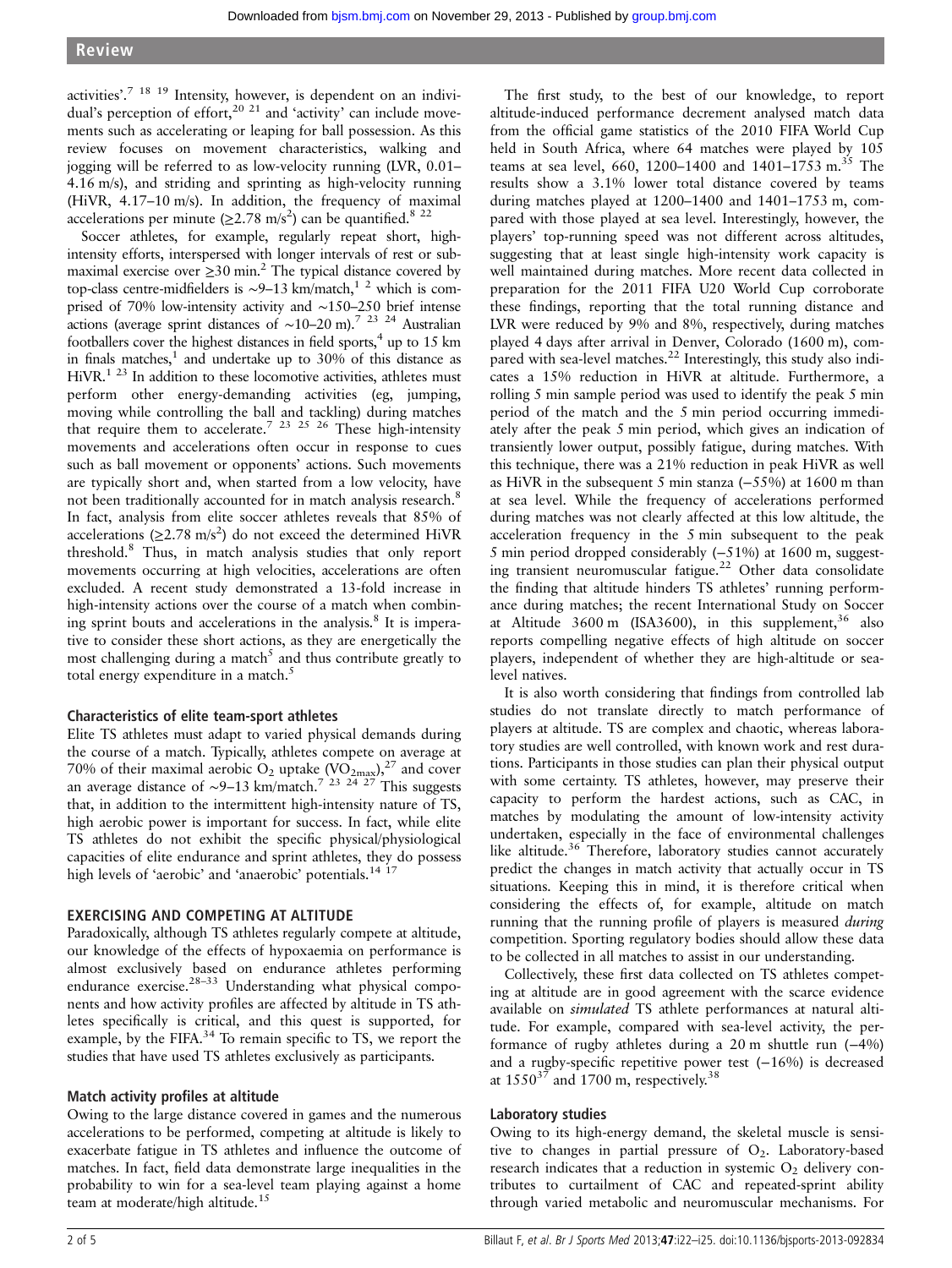example, total mechanical work during ten 10 s cycle sprints interspersed with 30 s of rest was reduced (−8%) in hypoxic (FiO<sub>2</sub> 0.13,  $\sim$ 3600 m) versus normoxic conditions.<sup>13</sup> In hypoxia, a ∼9-fold to 10-fold increase in deoxygenation of active muscles (assessed via near-infrared spectroscopy) occurs rapidly during the first repetition of a series of sprints.<sup>13 39</sup> However, as this deoxygenation quickly plateaus, and is relatively similar in normoxia and hypoxia, the results have been interpreted to mean that the level of muscle deoxygenation per se, and presumably muscle  $O<sub>2</sub>$  extraction, is unlikely to limit CAC.<sup>13 39</sup> On the other hand, the capacity of the muscle to get reoxygenated during recovery periods between efforts has been incriminated in the performance decline in hypoxia.<sup>40</sup> For instance, impaired muscle  $O_2$  supply has been associated with hindered PCr resynthesis. $41$  Interventions that reduce (eg, hypoxia) or prevent (eg, blood flow occlusion)  $O_2$  supply to muscles reduce and prevent, respectively, PCr resynthesis.42 43 Furthermore, the reoxygenation rate of the skeletal muscle has similar recovery kinetics to PCr after exercise.<sup>44 45</sup> Therefore, since PCr resynthesis is one of the main factors in performance during repeated efforts,  $4647$  the slower repletion of this critical substrate is a key mechanism by which hypoxia impairs TS athletes' running performance at altitude.

Other studies have demonstrated greater anaerobic energy release and metabolic perturbations after single-sprint<sup>11</sup> and repeated-sprint<sup>48 49</sup> exercise in hypoxia. This suggests that sprinting in hypoxia leads to greater and/or earlier metabolic fatigue (and presumably muscle fatigue) than in normoxia. Another factor that could contribute to exacerbated fatigue and lower intermittent HiVR at altitude is the downregulation of the  $Na^+$ ,  $K^+$ -ATPase in hypoxia.<sup>50</sup> For instance, when Na<sup>+</sup>, K<sup>+</sup>-ATPase are inhibited, the Na<sup>+</sup>/K<sup>+</sup> leak-to-pump ratio is increased, muscle tetanic force is depressed and muscle fatigue is accelerated.<sup>51</sup> Furthermore, the influence of the build-up of energy metabolites such as inorganic phosphate and hydrogen ions on force development and calcium sensitivity, which is accelerated in hypoxia, has been well established during exercise.<sup>51</sup> Although no data are available, particularly on sprint exercise, it is quite likely that these mechanisms are at play during TS matches at altitude and contribute to hinder HiVR.

The effects of hypoxia on the nervous system function have been well described,<sup>28</sup> but once again, data collected from sprint exercise are very limited. A greater attenuation of the surface electromyographic activity (serving as a surrogate for the central motor drive to skeletal muscles) has been reported during repeated sprints in hypoxia.<sup>13</sup> Motor neuron activity can be affected via two mechanisms in hypoxia. For example, an indirect inhibitory effect of the sensory afferent feedback (groups III/IV muscle afferents) originating from the fatiguing locomotor muscles occurs during endurance exercise.<sup>29</sup>  $\frac{52}{52}$  As mentioned above, the accelerated development of peripheral limb fatigue during sprints performed in hypoxia versus normoxia may strongly influence the regulation of central nervous system response and contribute to lower muscle recruitment.<sup>13</sup> There is little doubt that these peripheral influences are increasingly important at altitude and would exert a detrimental effect on LVR and HiVR over an extended period of time, such as during TS matches. However, the consequences of arterial hypoxaemia on the complex relationship between peripheral perturbations, muscle fatigue development, neural adjustments and performance have yet to be examined during repeated sprints in TS athletes in an intervention trial. There is also the possibility of a direct effect of brain hypoxia on

muscle recruitment. For instance, motor neuron activity is dramatically influenced by  $O_2$  availability,<sup>53–55</sup> and insufficient oxygenation of the cerebral cortex can impair neurotransmitter turnover and depress neuronal electrical activity,<sup>56</sup> which has been incriminated in the occurrence of central fatigue.<sup>56 57</sup> Of direct interest to TS athletes is that tests of repeated-sprint ability  $(10 \times 10 s)$  sprints with 30 s rest) in hypoxic conditions (FiO<sub>2</sub> 0.13) result in larger cerebral deoxygenation compared to normoxia,  $13 \frac{39}{9}$  which leads to a larger decline in muscle recruitment in hypoxia.<sup>13</sup> Changes in cerebral deoxyhaemoglobin concentration explained 83% of the variance in electromyographic activity in hypoxia.<sup>13</sup> Therefore, it is possible that TS athletes playing at altitude exhibit such brain deoxygenation during high-intensity periods of a match that may contribute to curtailing their CAC.<sup>2</sup>

# PREPARING TO FACE HYPOXIC CHALLENGES

The information gained by quantifying and explaining performance decrements at altitude should provide coaches and sport scientists with knowledge to better prepare TS athletes to compete at altitude. However, until now, scarce literature has discussed the potential benefits of altitude training in  $TS<sub>14</sub><sup>14</sup>$  15 and caution should be exerted regarding the relevance of such regimens for improving players' specific fitness (ie, CAC). Below, we provide some information that can be used to optimise preparation of TS athletes facing hypoxic stress during matches. We focus specifically on CAC because it is a key fitness characteristic associated with scoring in matches<sup>9</sup> and because it is greatly affected (∼50% decrement) by altitude.<sup>22</sup>

#### Maintaining CA capacity

Adaptations potentially favourable to high-intensity exercises and CAC may come from intermittent hypoxic training (IHT) in which athletes exercise in hypoxia.<sup>14</sup> The resynthesis of PCr—known as a key metabolic pathway for  $CAC<sup>46</sup>$  47 may be positively impacted by adding a hypoxic stimulus during training. In fact, IHT involving a single leg extension results in faster PCr resynthesis after high-intensity exercise than similar training in normoxia.<sup>58</sup> The authors hypothesised that the faster PCr resynthesis observed after IHT was probably due to an enhanced muscle O2 delivery. Since hypoxia impairs the muscle reoxygenation capacity, which is directly linked to PCr resynthesis,  $44$  45 it is possible that an IHT block that can accelerate the repletion of this substrate would benefit the recovery of power output and, therefore, CAC at altitude.

Compared with sea-level training, IHT induces additional metabolic stress<sup>59</sup> and provoke specific molecular adaptations.<sup>60 61</sup> The lower  $O_2$  partial pressure in muscle tissue during IHT may induce a larger upregulation of the hypoxia-inducible factor  $14,58,60,61$  which has in turn been shown to increase the fibre cross-sectional area, oxidative enzyme activity, mitochondrial density and capillary/fibre ratio.  $61-64$  Recently, the idea was put forward that IHT involving sprint exercise would increase blood perfusion, thereby enhancing  $O_2$  utilisation and improving the behaviour of fast-twitch fibres. $65$  Molecular adaptations in muscle tissue together with higher blood perfusion (presumably via nitric oxide-mediated vasodilatation mechanisms)<sup>66 67</sup> after IHT could also positively influence sprint endurance in hypoxic environments and increase the chances of success for an 'away' team residing at sea level.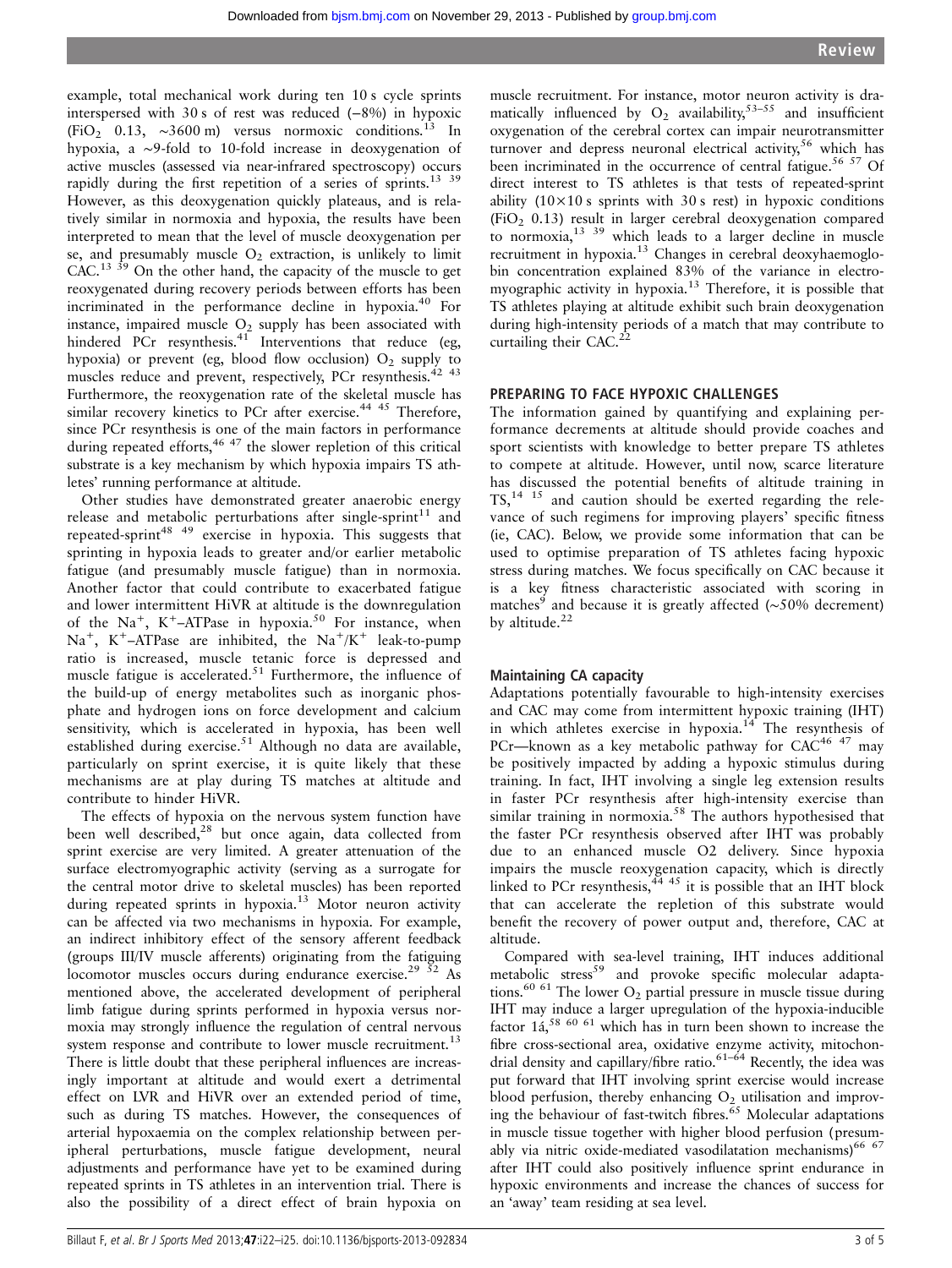#### Reducing the general impact of altitude

Teams aiming at reducing the general impact of hypoxia when travelling at altitude for a match should seek acclimatisation to the altitude of the match.<sup>14 15</sup> In this situation, the most effective strategy is likely to stage several days to weeks at the altitude of the match, particularly if travel across multiple time zones is also required.<sup>15 37</sup> For example, it was recently reported that the negative impact of an altitude of 1600 m on total distance covered during a match (−9.1%) and HiVR (−15.2%) in youth TS athletes was progressively reversed after only 6 days of residence at this low altitude (total distance: 6.2%, HiVR: 18.3%).<sup>22</sup> For moderate altitude (2000–3000 m), 1–2 weeks may be suitable to maximise physiological acclimatisation (eg,  $O<sub>2</sub>$  transport and acid–base balance),<sup>68</sup> although such data are not available in a population of TS athletes. Competition at high altitude (>3000 m) poses other challenges. However, there is evidence of incomplete acclimatisation in TS athletes after more than 2 weeks at altitude.<sup>69</sup> 70

#### CONCLUSIONS

There are numerous hypoxia-induced, negative physiological perturbations that suggest that TS athlete activity will be reduced at altitude. These perturbations are central (ie, within the central nervous system) and peripheral (ie, within the skeletal locomotor muscles) in nature, and both reduce CAC as well as exacerbate fatigue in repeated-sprint tasks at altitude. However, these studies do not have strong ecological validity for the reality of the chaotic nature of TS, where athletes may engage in strategies to protect the capacity to perform hard tasks. A combination of field and laboratory studies is therefore required to provide a clearer answer to the effects of altitude on field-based TS athletes.

## What is known on this subject

- ▶ Acute exposure to altitude impairs aerobic capacity and endurance performance.
- ▸ Team-sport athletes compete in tournaments held at altitudes sufficient to impair physical performances.

# What this study adds

- ▸ Altitude-induced arterial hypoxaemia hinders the capacity to perform consecutive sprints.
- ▸ Match running performance is lower at altitudes as low as 1200 m.
- ▸ Team-sport athletes competing at altitude should prepare for the challenges of hypoxaemia to increase their chances of success.

Contributors FB and RJA have both contributed to the writing and the editing of the manuscript.

#### Competing interests None.

Provenance and peer review Not commissioned; externally peer reviewed.

Open Access This is an Open Access article distributed in accordance with the Creative Commons Attribution Non Commercial (CC BY-NC 3.0) license, which permits others to distribute, remix, adapt, build upon this work non-commercially, and license their derivative works on different terms, provided the original work is properly cited and the use is non-commercial. See: [http://creativecommons.org/](http://creativecommons.org/licenses/by-nc/3.0/) [licenses/by-nc/3.0/](http://creativecommons.org/licenses/by-nc/3.0/)

#### **REFERENCES**

- 1 Aughey RJ. Increased high-intensity activity in elite Australian football finals matches. Int J Sports Physiol Perform 2011;6:367–79.
- Bradley PS, Sheldon W, Wooster B, et al. High-intensity running in English FA Premier League soccer matches. J Sports Sci 2009;27:159-68.
- 3 Buchheit M. Repeated-sprint performance in team sport players: associations with measures of aerobic fitness, metabolic control and locomotor function. Int J Sports Med 2011;32:1–10.
- 4 Aughey RJ. Applications of GPS technologies to field sports. Int J Sports Physiol Perform 2011;6:295–310.
- Osgnach C, Poser S, Bernardini R, et al. Energy cost and metabolic power in elite soccer: a new match analysis approach. Med Sci Sports Exerc 2010;42:170-8.
- 6 Aughey RJ, Falloon C. Real-time versus post-game GPS data in team sports. J Sci Med Sport 2010;13:348–9.
- 7 Mohr M, Krustrup P, Bangsbö J. Match performance of high-standard soccer players with special reference to development of fatique. J Sports Sci 2003;21: 519–28.
- 8 Varley MC, Aughey RJ. Acceleration profiles in elite Australian soccer. Int J Sports Med 2013;34:34–9.
- 9 Faude O, Koch T, Meyer T. Straight sprinting is the most frequent action in goal situations in professional football. J Sports Sci 2012;30:625–31.
- 10 Dempsey JA, Wagner PD. Exercise-induced arterial hypoxemia. J Appl Physiol 1999;87:1997–2006.
- 11 Balsom PD, Gaitanos GC, Ekblom B, et al. Reduced oxygen availability during high intensity intermittent exercise impairs performance. Acta Physiol Scand 1994;152:279–85.
- 12 Billaut F, Smith KJ. Prolonged repeated-sprint ability is related to arterial O<sub>2</sub> desaturation in man. Int J Sports Physiol Perform 2010;5:197–209.
- 13 Smith KJ, Billaut F. Influence of cerebral and muscle oxygenation on repeated-sprint ability. Eur J Appl Physiol 2010;109:989-99.
- 14 Billaut F, Gore CJ, Aughey RJ. Enhancing team-sport athlete performance: is altitude training relevant? Sports Med 2012;42:751–67.
- 15 Gore CJ, McSharry PE, Hewitt AJ, et al. Preparation for football competition at moderate to high altitude. Scand J Med Sci Sports 2008;18(Suppl 1):85-95.
- 16 Bishop DJ, Girard O. Determinants of team-sport performance: implications for altitude training by team-sport athletes. Br J Sports Med 2013;47:i17–23.
- 17 Girard O, Mendez-Villanueva A, Bishop D. Repeated-sprint ability—part I: factors contributing to fatigue. Sports Med 2011;41:673–94.
- 18 Di Salvo V, Gregson W, Atkinson G, et al. Analysis of high intensity activity in Premier League soccer. Int J Sports Med 2009;30:205-12.
- 19 Spencer M, Bishop D, Dawson B, et al. Physiological and metabolic responses of repeated-sprint activities: specific to field-based team sports. Sports Med 2005;35:1025–44.
- 20 Marcora SM. Perception of effort during exercise is independent of afferent feedback from skeletal muscles, heart and lungs. J Appl Physiol 2009;106:2060–2.
- 21 Noakes TD, St Clair Gibson A, Lambert EV. From catastrophe to complexity: a novel model of integrative central neural regulation of effort and fatigue during exercise in humans. Br J Sports Med 2004;38:511–14.
- 22 Garvican LA, Hammond K, Varley MC, et al. Lower running performance and exacerbated fatigue in soccer played at 1600 m. Int J Sports Physiol Perform 2013;114:1362.
- 23 Bangsbö J, Mohr M, Krustrup P. Physical and metabolic demands of training and match-play in the elite football player. J Sports Sci 2006;24:665-74.
- 24 Rampinini E, Coutts AJ, Castagna C, et al. Variation in top level soccer match performance. Int J Sports Med 2007;28:1018–24.
- 25 Deutsch MU, Kearney GA, Rehrer NJ. Time—motion analysis of professional rugby union players during match-play. J Sports Sci 2007;25:461-72.
- 26 Deutsch MU, Maw GJ, Jenkins D, et al. Heart rate, blood lactate and kinematic data of elite colts (under-19) rugby union players during competition. J Sports Sci 1998;16:561–70.
- 27 Bangsbö J. The physiology of soccer-- with special reference to intense intermittent exercise. Acta Physiol Scand Suppl 1994;619:1–155.
- 28 Amann M, Kayser B. Nervous system function during exercise in hypoxia. High Alt Med Biol 2009;10:149–64.
- 29 Amann M, Eldridge MW, Lovering AT, et al. Arterial oxygenation influences central motor output and exercise performance via effects on peripheral locomotor muscle fatigue in humans. J Physiol 2006;575:937–52.
- 30 Hahn AG, Gore CJ. The effect of altitude on cycling performance: a challenge to traditional concepts. Sports Med 2001;31:533–57.
- 31 Kayser B, Narici M, Binzoni T, et al. Fatigue and exhaustion in chronic hypobaric hypoxia: influence of exercising muscle mass. J Appl Physiol 1994;76:634–40.
- 32 Noakes TD. Factors 'limiting' exercise performance in hypoxia. Med Sci Sports Exerc 2006;38:191–2.
- 33 Wehrlin JP, Hallen J. Linear decrease in  $VO_{2max}$  and performance with increasing altitude in endurance athletes. Eur J Appl Physiol 2006;96:404–12.
- 34 Bartsch P, Saltin B, Dvorak J. Consensus statement on playing football at different altitude. Scand J Med Sci Sports 2008;18(Suppl 1):96–9.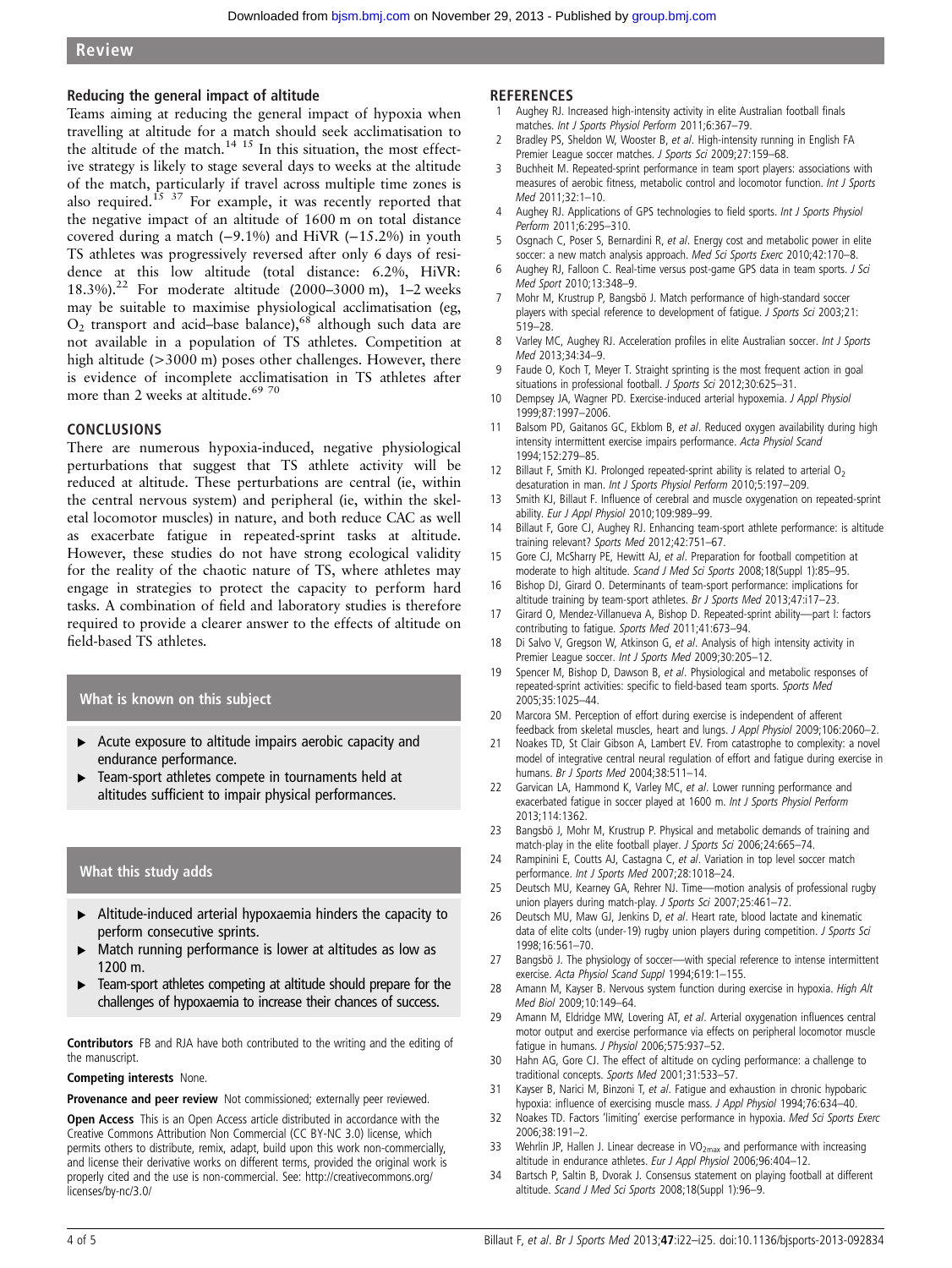- 35 Nassis GP. Effect of altitude on football performance: analysis of the 2010 FIFA World Cup Data. J Strength Cond Res 2013;27:703–7.
- 36 Aughey RJ, Hammond K, Varley MC, et al. Soccer activity profile of altitude versus sea-level natives during acclimatisation to 3600 m (ISA3600). Br J Sports Med 2013;47:i107–113.
- 37 Hamlin MJ, Hinckson EA, Wood MR, et al. Simulated rugby performance at 1550-m altitude following adaptation to intermittent normobaric hypoxia. J Sci Med Sport 2008;11:593–9.
- 38 Weston AR, Mackenzie G, Tufts MA, et al. Optimal time of arrival for performance at moderate altitude (1700 m). Med Sci Sports Exerc 2001;33:298–302.
- 39 Smith KJ, Billaut F. Tissue oxygenation in men and women during repeated-sprint exercise. Int J Sports Physiol Perform 2012;7:59–67.
- 40 Billaut F, Buchheit M. Repeated-sprint performance and vastus lateralis oxygenation: effect of limited O<sub>2</sub> availability. Scand J Med Sci Sports 2013;23:e185-93.
- 41 McMahon S, Jenkins D. Factors affecting the rate of phosphocreatine resynthesis following intense exercise. Sports Med 2002;32:761–84.
- 42 Hogan MC, Richardson RS, Haseler LJ. Human muscle performance and PCr hydrolysis with varied inspired oxygen fractions: a 31P-MRS study. J Appl Physiol 1999;86:1367–73.
- 43 Kime R, Hamaoka T, Sako T, et al. Delayed reoxygenation after maximal isometric handgrip exercise in high oxidative capacity muscle. Eur J Appl Physiol 2003;89:34–41.
- 44 Chance B, Dait MT, Zhang C, et al. Recovery from exercise-induced desaturation in the quadriceps muscles of elite competitive rowers. Am J Physiol 1992;262: C766–75.
- 45 McCully KK, lotti S, Kendrick K, et al. Simultaneous in vivo measurements of HbO<sub>2</sub> saturation and PCr kinetics after exercise in normal humans. J Appl Physiol 1994;77:5–10.
- 46 Gaitanos GC, Williams C, Boobis LH, et al. Human muscle metabolism during intermittent maximal exercise. J Appl Physiol 1993;75:712–19.
- 47 Mendez-Villanueva A, Edge J, Suriano R, et al. The recovery of repeated-sprint exercise is associated with PCr resynthesis, while muscle pH and EMG amplitude remain depressed. PLoS ONE 2012;7:e51977.
- 48 Calbet JA, De Paz JA, Garatachea N, et al. Anaerobic energy provision does not limit Wingate exercise performance in endurance-trained cyclists. J Appl Physiol 2003;94:268–76.
- 49 Morales-Alamo D, Ponce-González JG, Guadalupe-Grau A, et al. Increased oxidative stress and anaerobic energy release, but blunted Thr172-AMPKá phosphorylation, in response to sprint exercise in severe acute hypoxia in humans. J Appl Physiol 2012;113:917–28.
- 50 Aughey RJ, Gore CJ, Hahn AG, et al. Chronic intermittent hypoxia and incremental cycling exercise independently depress muscle in vitro maximal Na<sup>+</sup>-K<sup>+</sup>-ATPase activity in well-trained athletes. J Appl Physiol 2005;98:186–92.
- 51 Perrey S, Rupp T. Altitude-induced changes in muscle contractile properties. High Alt Med Biol 2009;10:175–82.
- 52 Amann M, Proctor LT, Sebranek JJ, et al. Somatosensory feedback from the limbs exerts inhibitory influences on central neural drive during whole body endurance exercise. J Appl Physiol 2008;105:1714–24.
- 53 Amann M, Romer LM, Subudhi AW, et al. Severity of arterial hypoxaemia affects the relative contributions of peripheral muscle fatigue to exercise performance in healthy humans. J Physiol 2007;581:389–403.
- 54 Dillon GH, Waldrop TG. In vitro responses of caudal hypothalamic neurons to hypoxia and hypercapnia. Neuroscience 1992;51:941–50.
- 55 Szubski C, Burtscher M, Loscher WN. The effects of short-term hypoxia on motor cortex excitability and neuromuscular activation. J Appl Physiol 2006;101:1673–7.
- 56 Chaudhuri A, Behan PO. Fatigue and basal ganglia. J Neurol Sci 2000;179:34–42. 57 Nybo L, Rasmussen P. Inadequate cerebral oxygen delivery and central fatigue
- during strenuous exercise. Exerc Sport Sci Rev 2007;35:110–18.
- 58 Holliss BA, Fulford J, Vanhatalo A, et al. Influence of intermittent hypoxic training on muscle energetics and exercise tolerance. J Appl Physiol 2013;114:611-19.
- 59 Buchheit M, Kuitunen S, Voss SC, et al. Physiological strain associated with high-intensity hypoxic intervals in highly trained young runners. J Strength Cond Res 2012;26:94–105.
- 60 Zoll J, Ponsot E, Dufour S, et al. Exercise training in normobaric hypoxia in endurance runners. III. Muscular adjustments of selected gene transcripts. J Appl Physiol 2006;100:1258–66.
- 61 Vogt M, Puntschart A, Geiser J, et al. Molecular adaptations in human skeletal muscle to endurance training under simulated hypoxic conditions. J Appl Physiol 2001;91:173–82.
- 62 Hoppeler H, Klossner S, Vogt M. Training in hypoxia and its effects on skeletal muscle tissue. Scand J Med Sci Sports 2008;18(Suppl 1):38–49.
- 63 Dufour SP, Ponsot E, Zoll J, et al. Exercise training in normobaric hypoxia in endurance runners. I. Improvement in aerobic performance capacity. J Appl Physiol 2006;100:1238–48.
- 64 Roels B, Thomas C, Bentley DJ, et al. Effects of intermittent hypoxic training on amino and fatty acid oxidative combustion in human permeabilized muscle fibers. J Appl Physiol 2007;102:79–86.
- 65 Faiss R, Léger B, Vesin J-M, et al. Significant molecular and systemic adaptations after repeated sprint training in hypoxia. PLoS ONE 2013;8:e56522.
- 66 Casey DP, Joyner MJ. Compensatory vasodilatation during hypoxic exercise: mechanisms responsible for matching oxygen supply to demand. J Physiol 2012;590:6321–6.
- 67 Casey DP, Joyner MJ. Local control of skeletal muscle blood flow during exercise: influence of available oxygen. J Appl Physiol 2011;111:1527–38.
- 68 Wachsmuth NB, Völzke C, Prommer N, et al. The effects of classic altitude training on hemoglobin mass in swimmers. Eur J Appl Physiol 2013;113:1199–211.
- 69 Sargent C, Schmidt WF, Aughey RJ, et al. The impact of altitude on the sleep of young elite soccer players (ISA3600). Br J Sports Med; 2013;47:i86-92.
- 70 Wachsmuth N, Kley M, Spielvogel H, et al. Changes in blood gas transport of altitude native soccer players near sea-level and sea-level native soccer players at altitude (ISA3600). Br J Sports Med; 2013;47:i93–9.